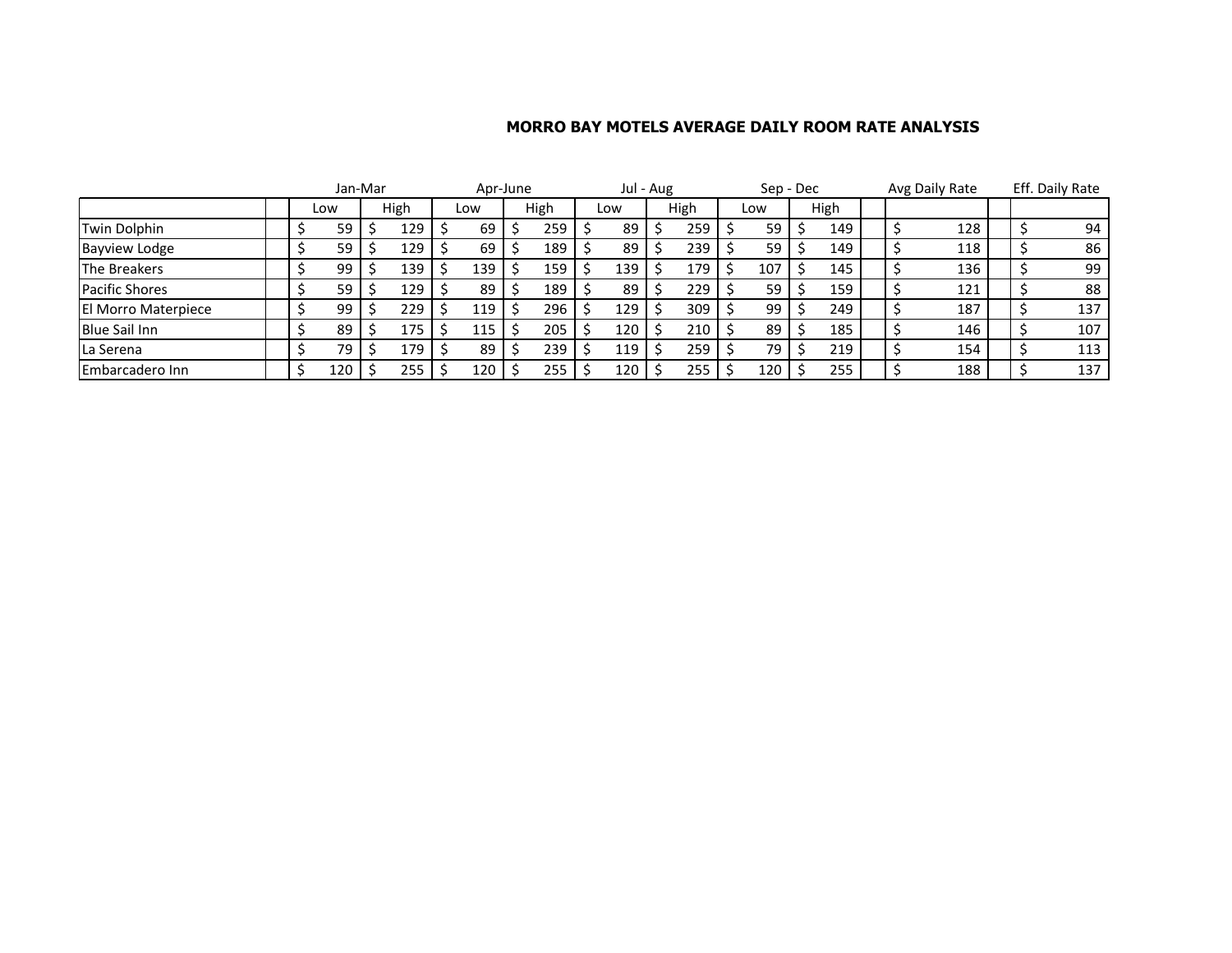## CITY OF MORRO BAY TRANSIENT OCCUPANCY SUMMARY FISCAL YEAR 10/11

|           | (A)                        | (B)              | (C)         |              | (D)             | (E)              | (F)             | (G)              | (H)              |                          |  |
|-----------|----------------------------|------------------|-------------|--------------|-----------------|------------------|-----------------|------------------|------------------|--------------------------|--|
|           |                            |                  |             |              |                 | <b>TRAILER</b>   |                 | <b>VACATION</b>  | $10\%$           | 2% July-Oct<br>$3%$ -Nov |  |
|           |                            | <b>MOTEL</b>     |             |              | <b>TRAILER</b>  | <b>PARK</b>      | <b>VACATION</b> | <b>RENTAL</b>    |                  | <b>MBTBID</b>            |  |
|           | <b>MOTEL</b><br><b>TAX</b> |                  | <b>OCC</b>  | <b>MOTEL</b> | <b>PARK</b>     | <b>TAX</b>       | <b>RENTAL</b>   | <b>TAX</b>       | <b>TOTAL TAX</b> | <b>MONEY</b>             |  |
|           | <b>RECEIPTS</b>            | <b>COLLECTED</b> | <b>RATE</b> | #RMS         | <b>RECEIPTS</b> | <b>COLLECTED</b> | <b>RECEIPTS</b> | <b>COLLECTED</b> | <b>COLLECTED</b> | <b>COLLECTED</b>         |  |
| JULY      | \$2,342,761.58             | \$234,275.76     | 72%         | 919          | \$245,249.67    | \$24,524.97      | \$248,662.05    | \$24,866.26      | \$283,666.98     | \$46,849.32              |  |
| AUGUST    | \$2,111,236.31             | \$211,127.85     | 68%         | 919          | \$198,362.11    | \$19,836.21      | \$220,974.71    | \$22,097.47      | \$253,061.53     | \$42,223.47              |  |
| SEPTEMBER | \$1,599,855.03             | \$159,985.18     | 59%         | 920          | \$165,547.71    | \$16,554.77      | \$89,285.66     | \$8,714.07       | \$185,254.02     | \$32,000.93              |  |
| OCTOBER   | \$1,355,204.63             | \$135,833.21     | 51%         | 919          | \$117,453.89    | \$11,745.39      | \$89,902.01     | \$8,990.22       | \$156,568.82     | \$27,103.62              |  |
| NOVEMBER  | \$920,550.50               | \$92,055.45      | 40%         | 919          | \$111,961.23    | \$11,196.12      | \$103,009.96    | \$10,301.60      | \$113,553.17     | \$27,616.24              |  |
| DECEMBER  | \$735,891.24               | \$73,588.72      | 33%         | 919          | \$76,669.05     | \$7,666.91       | \$87,662.82     | \$8,766.28       | \$90,021.91      | \$22,076.61              |  |
| JANUARY   | \$681,677.65               | \$68,167.17      | 33%         | 918          | \$76,070.78     | \$7,607.08       | \$42,064.54     | \$4,206.45       | \$79,980.70      | \$20,450.33              |  |
| FEBRUARY  | \$786,377.32               | \$78,622.12      | 39%         | 919          | \$79,005.89     | \$7,900.59       | \$45,487.00     | \$4,548.73       | \$91,071.44      | \$23,583.82              |  |
| MARCH     | \$825,609.54               | \$82,560.95      | 38%         | 919          | \$74,920.48     | \$7,492.05       | \$61,516.81     | \$6,151.68       | \$96,204.68      | \$24,768.24              |  |
| APRIL     | \$1,292,750.33             | \$129,443.92     | 56%         | 919          | \$133,655.91    | \$13,365.59      | \$95,803.73     | \$9,580.37       | \$152,389.88     | \$38,781.73              |  |
| MAY       | \$1,418,240.88             | \$141,883.13     | 51%         | 921          | \$128,443.00    | \$12,844.30      | \$97,076.86     | \$9,675.69       | \$164,403.12     | \$42,547.23              |  |
| JUNE      | \$1,643,337.19             | \$164,333.52     | 58%         | 919          | \$171,013.01    | \$17,101.30      | \$207,163.13    | \$20,716.31      | \$202,151.13     | \$49,299.65              |  |
|           | \$15,713,492.20            | \$1,571,876.98   |             |              | \$1,578,352.73  | \$157,835.28     | \$1,388,609.28  | \$138,615.13     | \$1,868,327.38   | \$397,301.19             |  |

\* One Motel has not turned in receipts

## OCCUPANCY RATE 10%

MORRO BAY TOURISM BID ACCESSMENT 3% as of Nov 2010- For Motels, Hotels and Bed & Breakfasts